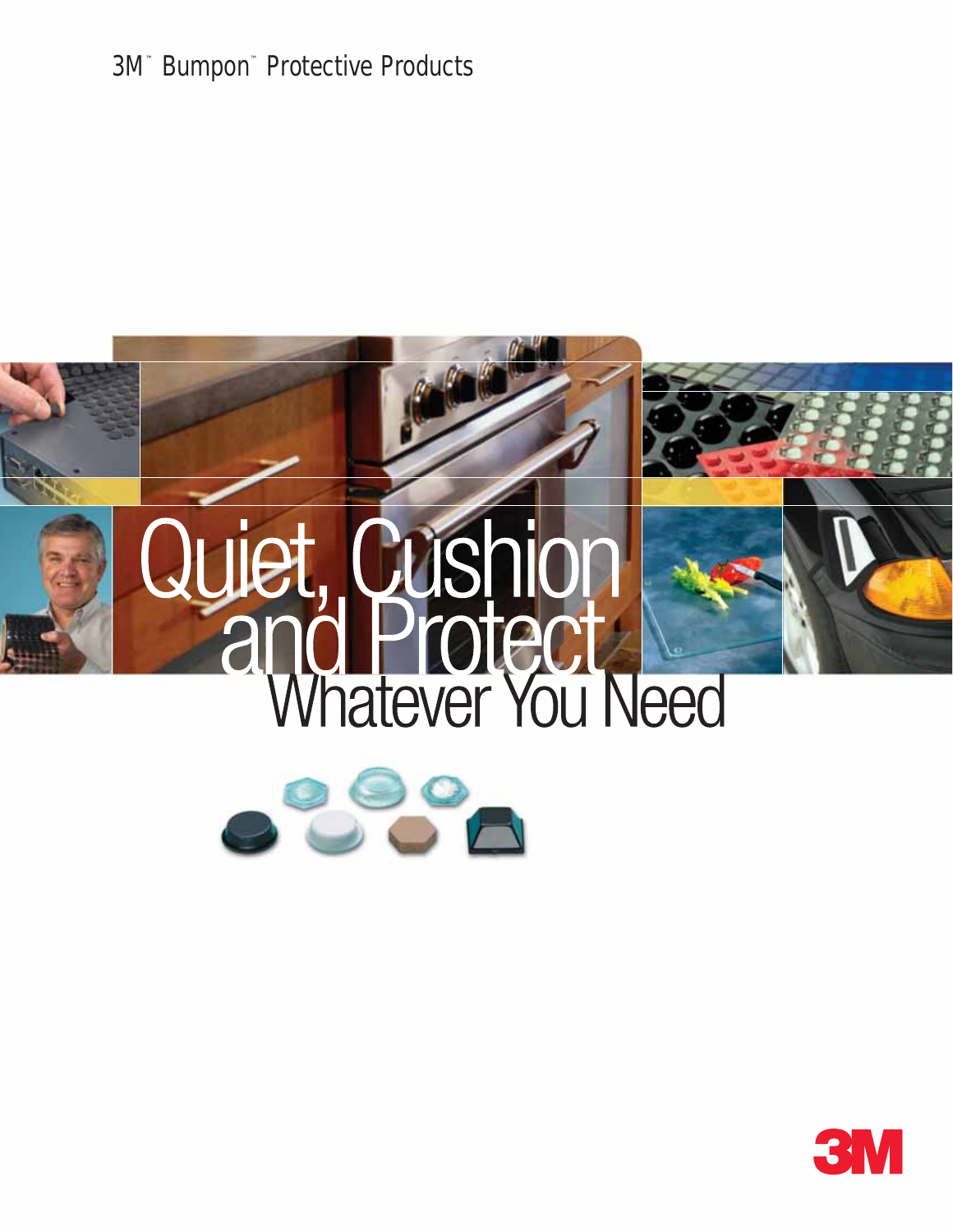## Easy-to-Apply Shapes, Sizes, and Colors Match Your Application Requirements

3M™ Bumpon™ Protective Products reduce noise, vibration and put an end to scratches. They cushion, provide spacing, stability and skid-resistance. All with pre-applied, pressure sensitive adhesives, that eliminate the need for screws, rivets or application equipment.

Choose from standard molded shapes including resilient pads, feet, buttons, strips, bumpers or spacers. More possibilities for shape, size, color and application are available, with custom 3M™ Bumpon™ Protective Products.

- Cabinetry and Woodworking
- Electronics
- Automotive
- Office Products
- General Industrial
- And many more...

#### 3M™ Bumpon™ Protective Products offer proven performance

- Pressure sensitive adhesives bond fast and permanently when pressed to most clean, dry, and smooth surfaces
- Made from long lasting resilient elastomers, that remain flexible, and provide excellent cushioning and noise damping properties
- High coefficient of friction resists skidding on most surfaces
- Easy to remove liner ensures fast application with no screws, rivets or application tools

#### Guidelines for choosing your 3M™ Bumpon™ Protective Products

Select the right easy-to-apply 3M™ Pressure Sensitive Adhesive for your substrate.

- A-20 Acrylic, excellent shear strength properties, good on high surface energy substrates like metal, glass and high surface energy plastics.
- R-25 Synthetic Rubber, very high tack adhesive, excellent initial adhesion, works best on low like textured or powder-coated paint and polypropylene We have what you need for applications in: surface energy substrates and coated surfaces,
	- R-30 Natural Rubber, high tack, good initial adhesion, also good for low surface energy substrates, versatile adhesive that works well on most surfaces.

Choose the shape and design according to your application requirements.

| Alignment        | Square shapes are challenging to align;<br>round offer easier placement. |            |  |
|------------------|--------------------------------------------------------------------------|------------|--|
|                  |                                                                          |            |  |
|                  | Circle or hexagon                                                        | Rectangle  |  |
| Point of contact | Small or large contact area.                                             |            |  |
|                  |                                                                          |            |  |
|                  | Flat                                                                     | Hemisphere |  |
| Profile          | Low or high profile with different heights<br>and diameters.             |            |  |
|                  |                                                                          |            |  |
|                  | Low                                                                      | High       |  |
|                  |                                                                          |            |  |

Recess Provides improved adhesive performance, impact absorption, shear strength.

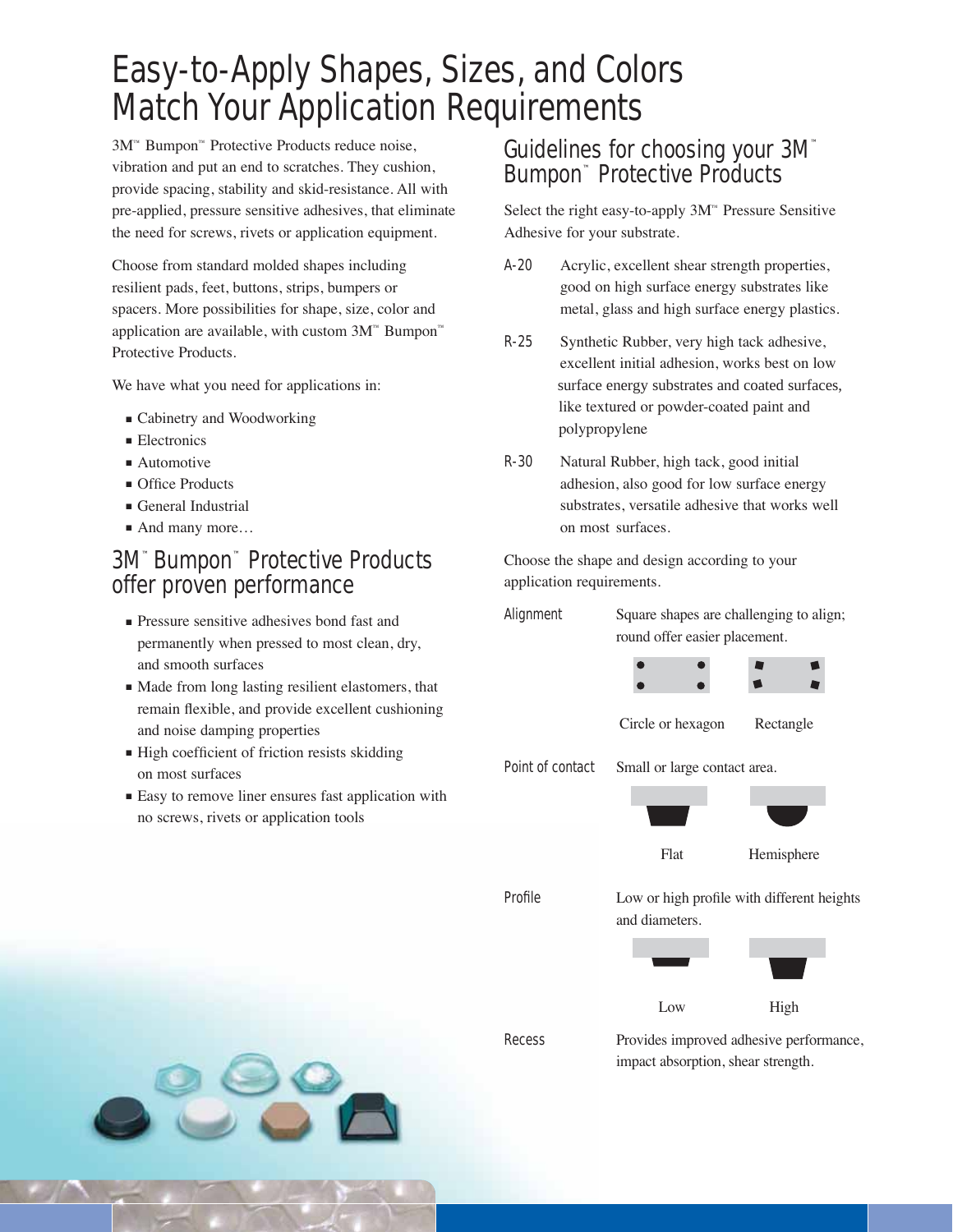## Harness the Quiet Stabilizing Quality of 3M™ Bumpon™ Protective Products in Your World of:

#### Cabinetry and Woodworking

Take the edge off noise and put an end to scratches









| Applications                        | Go To Products                                     |
|-------------------------------------|----------------------------------------------------|
| Cabinet doors & drawers             | SJ6553, SJ6561, SJ6506,<br>SJ6512 (Quiet Clear)    |
| Vents (top drawer/panel under sink) | SJ6512 (Quiet Clear),<br><b>SJ5312 (Clear)</b>     |
| Picture frames                      | SJ5312 (Clear)                                     |
| Wood surface protection             | SJ5312 (Clear) and<br>Resilient Rollstock (Family) |
| Inside door frame stops             | SJ5312 (Clear), SJ5201 (Foam)                      |
| Door knob stops                     | SJ5532 (White and Black)                           |
|                                     |                                                    |

#### **Electronics**

Enable heat dissipation with spacers and stabilize products with non-slip, non-skid feet



| Applications                                                        | Go To Products                                                                                 |
|---------------------------------------------------------------------|------------------------------------------------------------------------------------------------|
| Protective feet (bottom of medium-<br>large non-portable computers) | SJ5012 (Black), SJ6112,<br>Resilient Rollstock (Family),<br>Custom (Molded) Products           |
| Notebook computer feet                                              | Resilient Rollstock (Family),<br>Custom (Molded) Products                                      |
| Printers                                                            | SJ5744 (Black), SJ6344EZ (Black),<br>Resilient Rollstock (Family),<br>Custom (Molded) Products |
| Mobile handhelds/organizers                                         | SJ5302/SJ5402 (Clear or<br>Colored), Custom (Molded)<br>Products                               |
| Gasketing                                                           | Resilient Rollstock (Family)                                                                   |



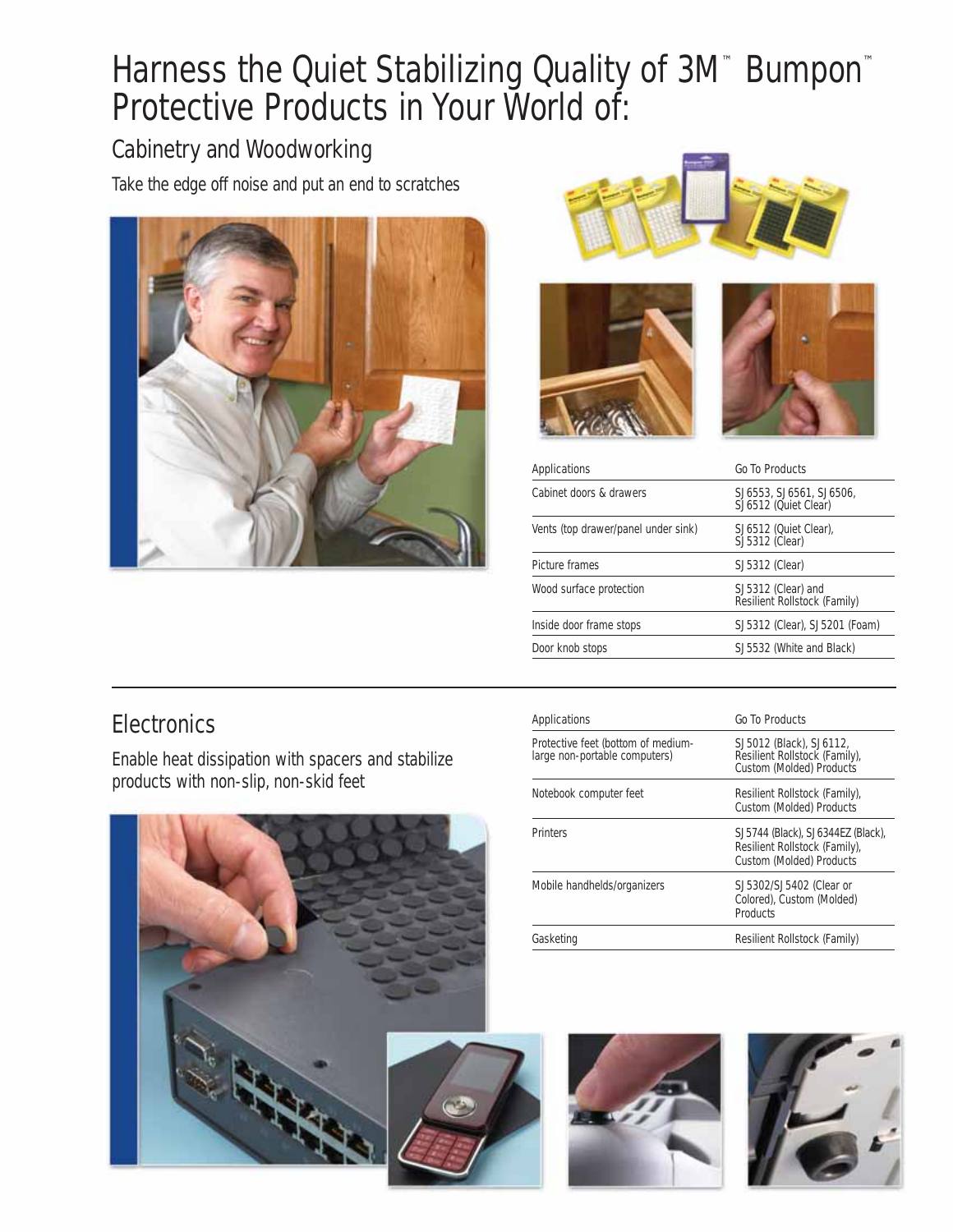#### Automotive

Quiet buzzes, squeaks, and rattles



### Office Products and General Industrial

Protect surfaces, cushion, prevent marring, slippage and shifting



Don't see the application or Bumpon you're looking for? Please visit us at 3M.com/Bumpon

| Applications                                                                   | Go To Products                                       |
|--------------------------------------------------------------------------------|------------------------------------------------------|
| General buzz/squeak/rattle (BSR) &<br>noise/vibration/harshness (NVR) problems | Rollstock, Standard and Custom<br>Molded (Full Line) |
| Anti-squeak spacer between seat frame<br>and suspension - truck seat           | SJ5705 (Black)                                       |
| Glove/storage box cushioning/stops                                             | SJ5006 (Black)                                       |
| Trunk or rear lift glass sound damper/stop                                     | SJ5017 (Black)                                       |
| Head light spacer                                                              | SJ5306 (Clear)                                       |
| Sunroof/moonroof spacer between<br>glass and the frame                         | SJ6200 Series Rollstock                              |
| Surface protector/anti-mutilation<br>for subassembly racks                     | SJ5800 Series Rollstock covering                     |
| Die cut parts for drink holder assemblies -<br>base pad and/or retainer strips | S 15900 Series Rollstock                             |

| Applications                                                                                               | Go To Products                                          |
|------------------------------------------------------------------------------------------------------------|---------------------------------------------------------|
| Non-slip strip applied to a desk top<br>or flat storage shelf                                              | <b>Rollstock Line</b>                                   |
| Feet for light office desktop organizers,<br>decorative items, trophies and awards                         | SJ5312 (Clear) or SJ5306 (Clear)                        |
| Non-slip spacer for side shelves<br>on gas barbeque                                                        | SJ5023 (Black)                                          |
| Door knob protectors                                                                                       | SJ5532 (White or Black)                                 |
| Cushioning/protective strips on the<br>front of freezer/cold storage units<br>in grocery stores            | Rollstock/Custom                                        |
| Knife or tool grip inserts/protectors                                                                      | <b>Custom Molded Product or</b><br>Rollstock            |
| Fold out shelf - cushioning spacer -<br>planes, recreational vehicles                                      | SJ5312 (Clear)                                          |
| Mini-blind surface protection and sound<br>damping in semi trucks, trailer                                 | SJ5302 (Clear) or Custom<br>Shapes, Rollstock (die cut) |
| Lined bottoms of drawers or storage<br>boxes - tools or other heavier metal items                          | Rollstock Line                                          |
| Protective, non-slip strips for<br>subassembly and material handling<br>racks used in manufacturing plants | SJ5900 Series (medium<br>density foam) Rollstock        |
| Spacers between doors, glass,<br>painted substrates, etc.                                                  | Rollstock Product Family                                |
| Cutting boards - feet                                                                                      | SJ5312 (Clear)                                          |
| Microwave ovens - feet                                                                                     | SJ5744 (Black)                                          |
| Garbage compactor - cushioning stops                                                                       | SJ5003 (Black)                                          |
| Lid and hatch stops in washers and dryers SJ5008 (Black)                                                   |                                                         |
| <b>Small Kitchen Appliances</b>                                                                            |                                                         |
| Cooking & food processing portable appliances SJ5009 (Black)                                               |                                                         |
| Coffee makers - feet                                                                                       | SJ5023 (Black/White/Grey/Brown)                         |
| Blenders - feet                                                                                            | SJ6115/6125 (Black)                                     |
| Feet for the bottom of toasters                                                                            | SJ5012 (Black/White/Grey/Brown)                         |
| Bread makers - feet                                                                                        | SJ6344EZ (Black)                                        |
| Juicers - feet                                                                                             | SJ5076 (Black)                                          |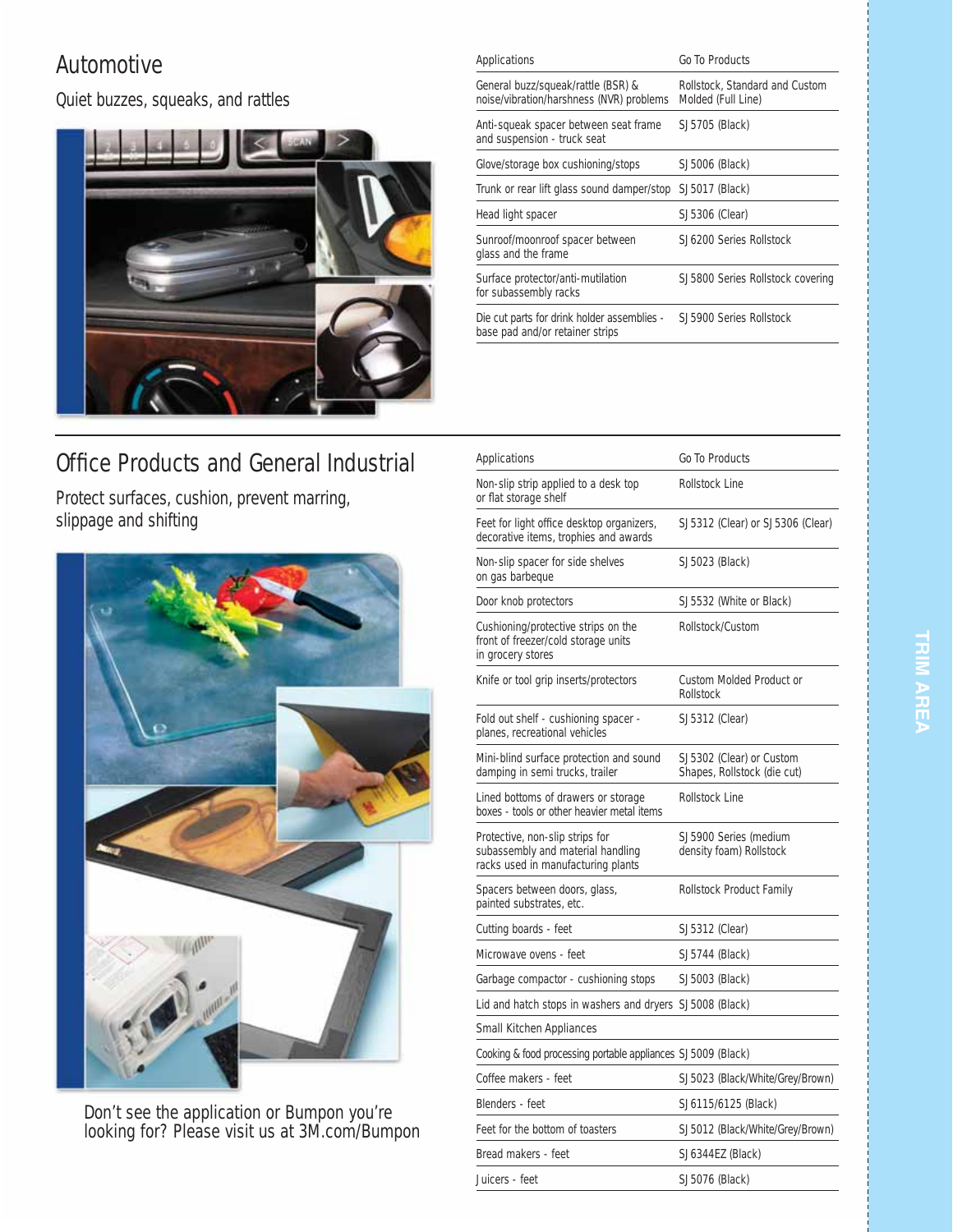

# Rollstock meets. **Surginique<br>Surginique<br>Surements, Que<br>Sind Qize R, Ql** beyond size & shape

3M™ Bumpon™ Protective Products material in rollstock and TPE rollstock can be die-cut to meet unique size and shape requirements. With both polyurethane and Thermoplastic Elastomer (TPE) Santoprene™ rollstocks, you have a larger selection of products, to meet a wider range of temperature requirements, and two types of liners to best match converting process needs.



- is offered with three different adhesive systems on a silicone treated paper liner
- comes in standard 9" and 4.5" rolls of clear or black sheet material
- provides excellent skid resistance and anti-marring characteristics
- offers excellent adhesive anchorage to polyurethane backing

#### 3M™ TPE Rollstock:

- is offered with an acrylic adhesive system on easy to die cut 3 mil polyethylene silicone treated liner
- provides a wider application temperature range
- comes in standard black 18" rolls for wider web applications
- provides good skid resistance and anti-marring characteristics
- offers good adhesive anchorage to TPE backing
- is press ready for converting